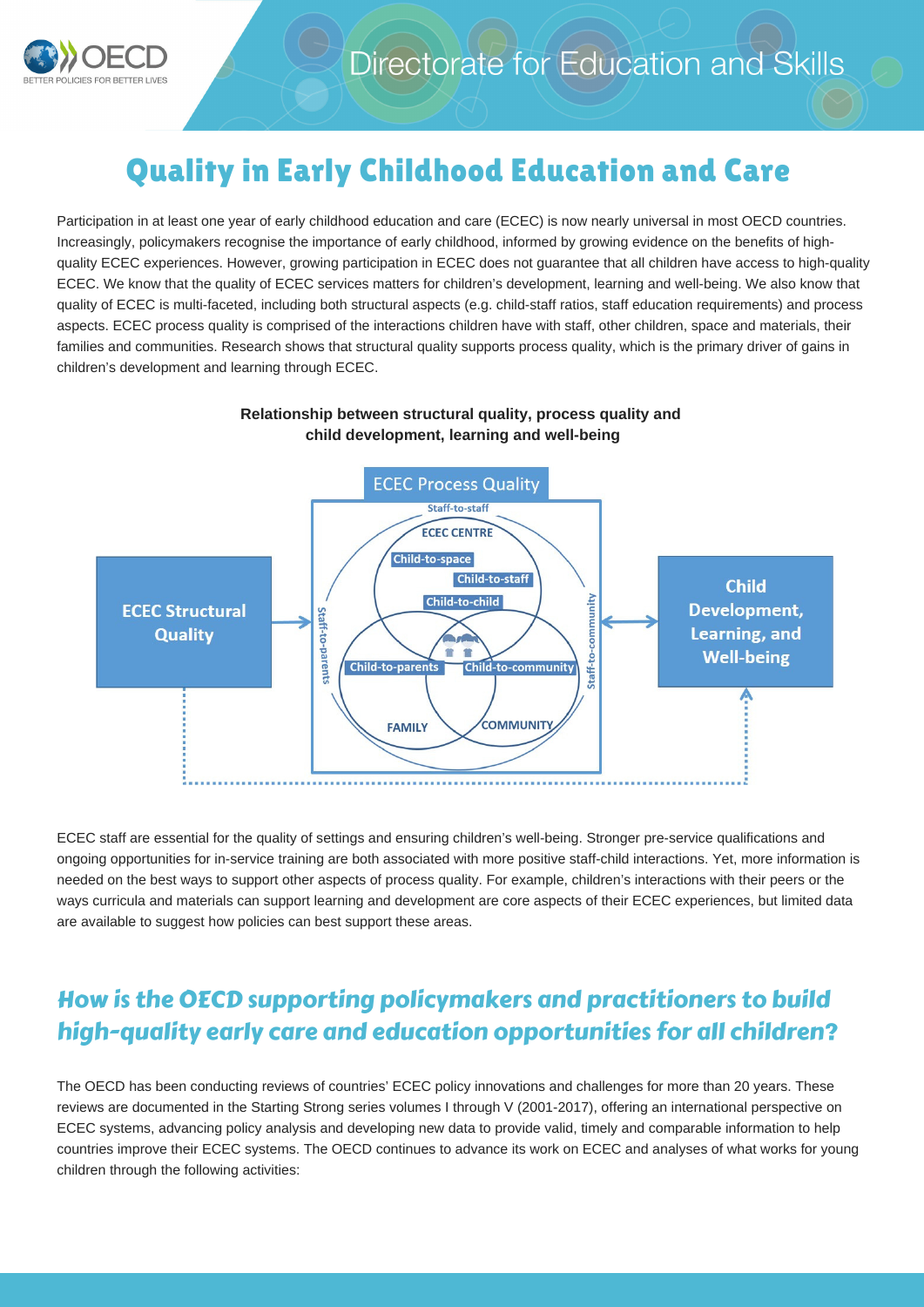### OECD Early Childhood Education and Care Network

For the development and implementation of its work, the OECD has worked closely with the OECD ECEC Network since 2007, aiming to assist countries in developing effective policies and practices in ECEC by:

- sharing information on policies, practices and research;
- identifying areas where further research and analysis is required;
- assessing the need for new data development.

The Network consists of representatives from OECD countries, and also welcomes observers from partner countries and economies, as well as relevant international organisations. The Network meets once or twice a year.

### ECEC policy review: Quality beyond Regulations (Starting Strong VI)

The aim of this policy review is to support jurisdictions to better understand the different dimensions of quality in ECEC and the policies that can enhance process quality in particular. It is the first international comparative review of policies to support process quality.

The first phase of the project took place in 2017-2018, leading to the publication of *Engaging Young Children*, a literature review and meta-analysis on quality in ECEC. The second phase of the project, taking place in 2019-2020, includes:

- A **policy review framework** to set out a conceptual model of the links between policy levers and structural and process quality of ECEC, in support of child development, learning and well-being.
- A **policy questionnaire** collecting **in-depth information on curriculum and pedagogy and workforce development, with a cross-cutting emphasis on family and community engagement**.
- **Country background reports** to be prepared by countries, with guidelines from the OECD Secretariat, to document approaches to building quality in ECEC.

The conceptual work, data collection efforts and supporting literature reviews will result in a **multidimensional matrix on quality** to be released late in 2020 and, ultimately, the publication of Starting Strong VI in 2021.

### TALIS Starting Strong Survey

This comparative study on staff quality and the quality of the learning and well-being environments took place in nine countries in 2018. As the first international survey of staff and leaders in the ECEC sector, it provides insights to characteristics of this workforce and their pedagogical and professional practices. The survey covers several broad themes that can inform ECEC policy.

#### **TALIS Starting Strong Survey conceptual model of the ECEC environment for children's development, learning and well-being**



*Source*: Sim, M. et al. (2019), "Starting Strong Teaching and Learning International Survey 2018 Conceptual Framework," OECD Education Working Papers, No. 197, OECD Publishing, Paris.